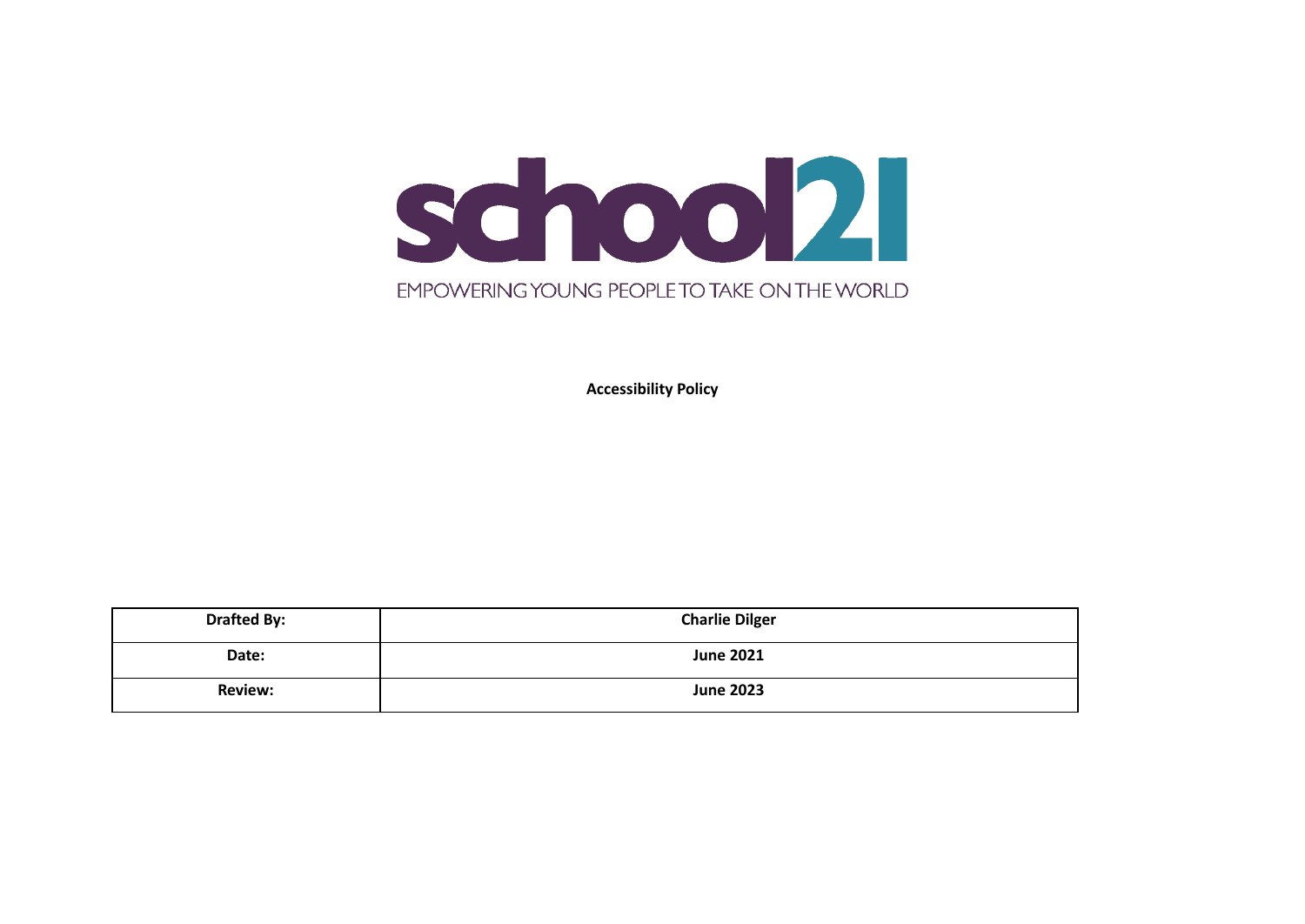#### **ACCESSIBILITY POLICY**

Schools are required under the Equality Act 2010 to have an accessibility plan. The purpose of the plan is to:

- Increase the extent to which disabled pupils can participate in the curriculum
- Improve the physical environment of the school to enable disabled pupils to take better advantage of education, benefits, facilities and services provided
- Improve the availability of accessible information to disabled pupils

School 21 is committed to ensuring equal treatment of all its employees, children and any others involved in the school community with any form of disability and we ensure that disabled people are not treated less favourably in any procedures, practices or curriculum delivery. We recognise that that we have a responsibility to meet the needs of all through promoting inclusion and recognising diversity. The school will not tolerate harassment of disabled children with any form of impairment, and will also consider the needs of children who are carers of disabled parents.This involves providing access and opportunities for all pupils without discrimination of any kind.

Our school is also committed to ensuring staff are trained in equality issues with reference to the Equality Act 2010, including understanding disability issues. We have strong values that guide the actions of both staff and students and make us a strong community. The school's values are: Humanity: Choose kind Community: We build strong circles Excellence: We go above and beyond Openess: To reflect and grow Respnsibility: We step up

The school supports any available partnerships to develop and implement the plan. We have included a range of stakeholders in the development of this accessibility plan, including parents, staff, governors and pupils of the school.

Our school's complaints procedure covers the accessibility plan. If you have any concerns relating to accessibility in school, the complaints procedure sets out the process for raising these concerns.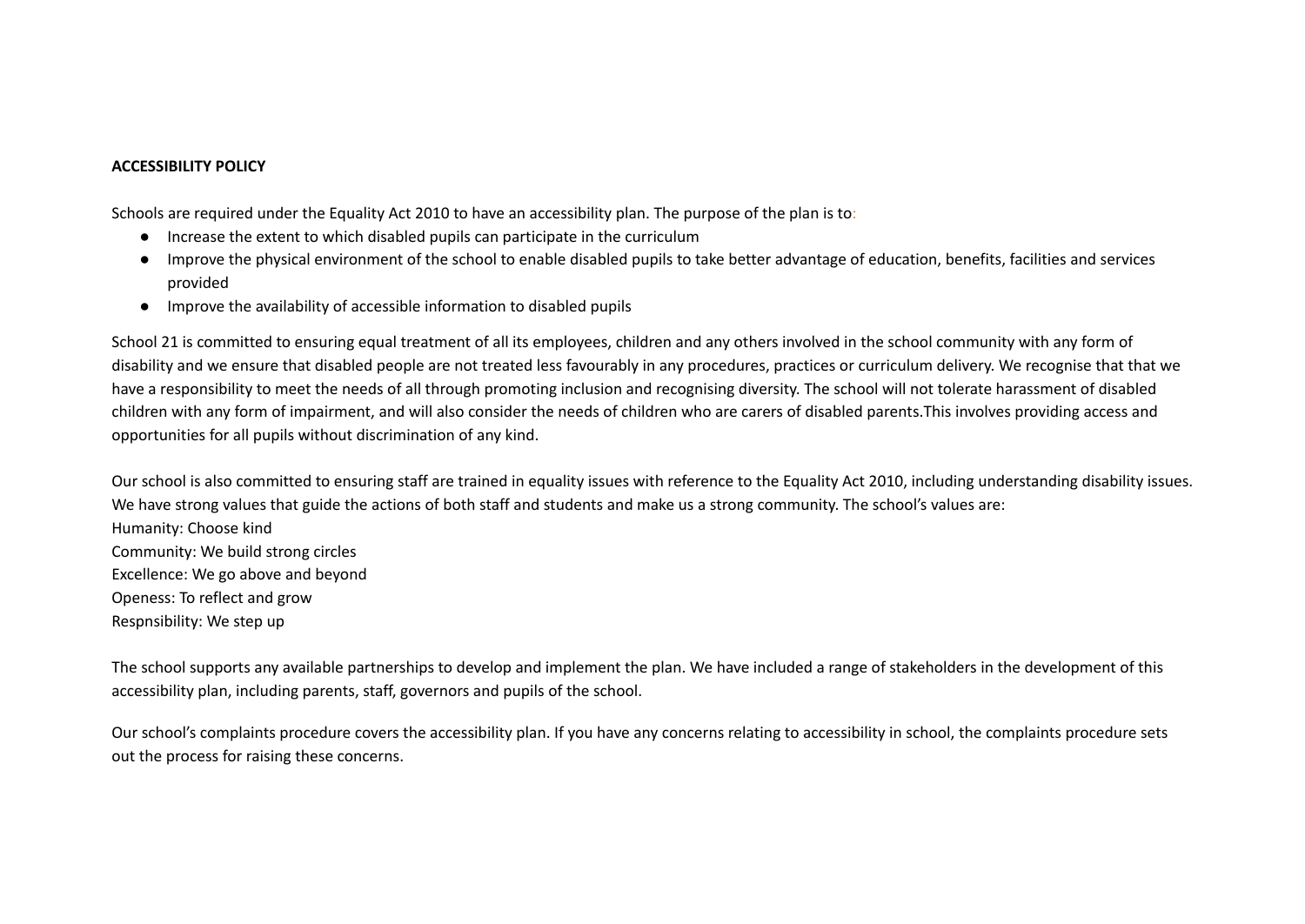#### **Legalisation and Guidence**

This document meets the requirements of [schedule](http://www.legislation.gov.uk/ukpga/2010/15/schedule/10) 10 of the Equality Act 2010 and the Department for Education (DfE) [guidance](https://www.gov.uk/government/publications/equality-act-2010-advice-for-schools) for schools on the Equality Act [2010](https://www.gov.uk/government/publications/equality-act-2010-advice-for-schools).

The Equality Act 2010 defines an individual as disabled if he or she has a physical or mental impairment that has a 'substantial' and 'long-term' adverse effect on his or her ability to undertake normal day to day activities.

Under the Special [Educational](https://www.gov.uk/government/publications/send-code-of-practice-0-to-25) Needs and Disability (SEND) Code of Practice, 'long-term' is defined as 'a year or more' and 'substantial' is defined as 'more than minor or trivial'. The definition includes sensory impairments such as those affecting sight or hearing, and long-term health conditions such as asthma, diabetes, epilepsy and cancer.

Schools are required to make 'reasonable adjustments' for pupils with disabilities under the Equality Act 2010, to alleviate any substantial disadvantage that a disabled pupil faces in comparison with non-disabled pupils. This can include, for example, the provision of an auxiliary aid or adjustments to premises.

School 21 recognises its three key duties to disabled pupils under Part 4 of the Disability Discrimination Act:

- Not to treat disabled pupils less favourably for a reason related to their disability

- To make reasonable adjustments for disabled pupils, so that they are not at a substantial

disadvantage

- To plan to increase access to education for disabled pupils.

In response to the recent introduction of the Disability Equality Scheme, School 21 is also mindful of the need to continue to:

- Increase the extent to which disabled pupils can participate in the school curriculum

- Improve the environment of the school to increases the extent to which disabled pupils

can take advantage of education and associated services

- Improve the delivery to disabled pupils of information which is provided in writing for

pupils who are not disabled

## **Responsibilities**

It is the responsibility of the Senior Leadership Team to draw up an accessibility plan for the school that covers the following:

- The purpose and direction of the School's plan, its ambition for its disabled pupils and the place of disability equality provision in its mission and vision

- The nature and characteristics of the School, gleaned from pupil data and past school audits, to serve as a starting point for identifying the needs of the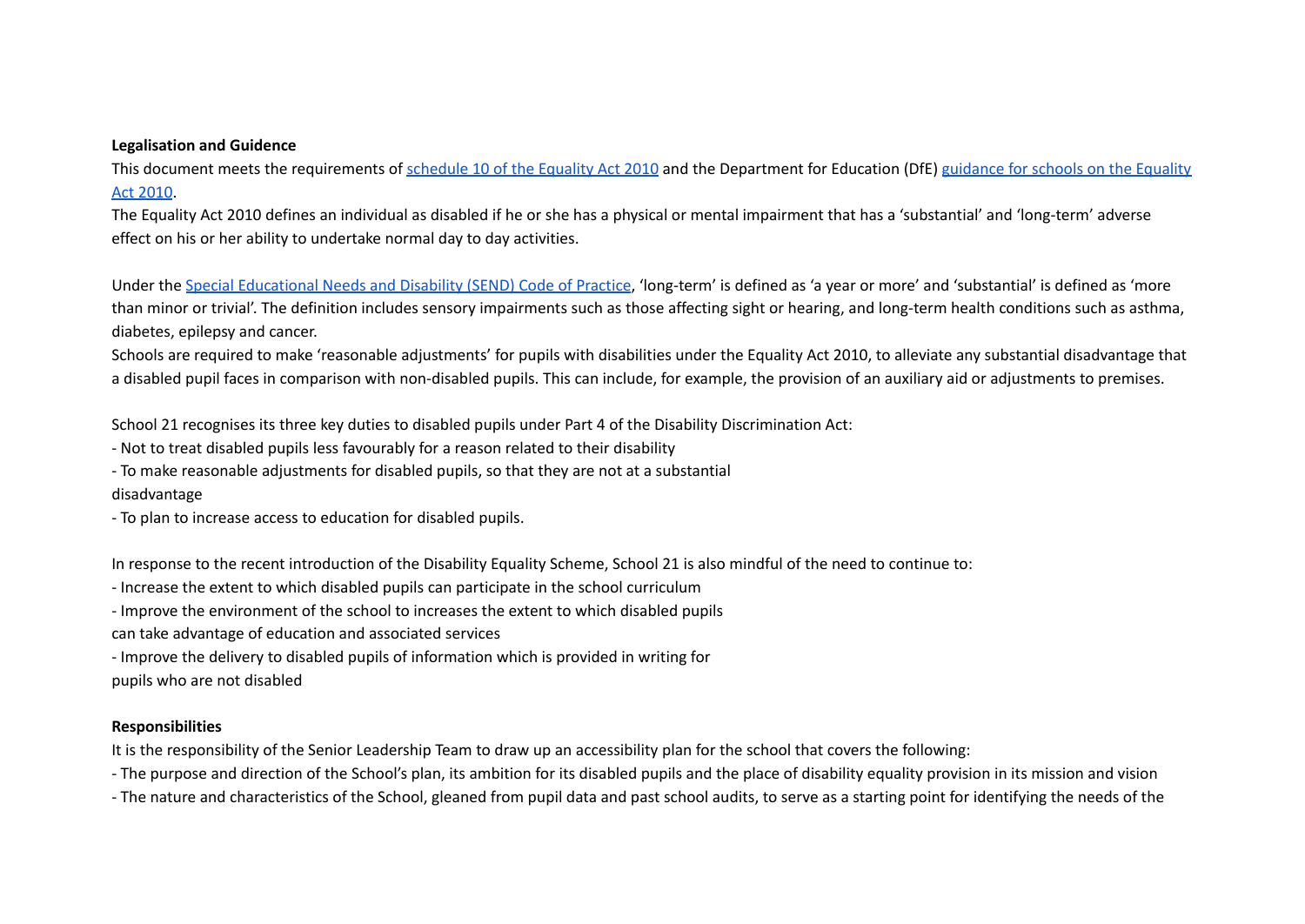population for whom the School is planning, and its strengths and weaknesses in working with disabled pupils

- The views of those consulted during the development of the plan, which will be informed by the opinions and aspirations of young people with disabilities, the parents of those with disabilities, other disabled people or organisations and the priorities of the LA

- The curriculum: how best to increase disabled pupils' participation in the school curriculum, paying special attention to the use and distribution of expertise and resources.

- Increasing access to extracurricular activities and educational visits

- Improving the physical environment, including physical access and facilities, visual and acoustic environments and how physical works might be incorporated into the overall rebuild schedule

- Improving the delivery of information, to include making information available in a variety of media, rather than just print, with sensitivity to specific impairments

- How the behaviour and exclusion policy is differentiated or reasonably adjusted for disabled pupils

- Who is responsible for implementing the various aspects of the accessibility plan and the role of the governing body in setting its direction

- Ensuring the this plan is readily available to parents, students, staff and relevant organisations.

### **Monitoring arrangements**

The impact and effectiveness of all policies and operating procedures will be regularly evaluated as part of each School's monitoring processes and changes made as appropriate.

School 21 have in place a reasonable adjustment agreement for all staff and pupils with disabilities to meet their needs better and ensure that any disadvantages they experience are addressed. We review and monitor our current good practices and make adjustments as necessary.

| Aim                                                                                      | <b>Current Good Practice</b>                                                                                                                                                                                                                                                                                                                                                                                  | Person Responsible for monitoring                               |
|------------------------------------------------------------------------------------------|---------------------------------------------------------------------------------------------------------------------------------------------------------------------------------------------------------------------------------------------------------------------------------------------------------------------------------------------------------------------------------------------------------------|-----------------------------------------------------------------|
| Increase the participation of<br>children with disabilities in the<br>school curriculum. | School 21 offers a differentiated curriculum for all pupils.<br>We use resources tailored to the needs of pupils who require support to<br>access the curriculum.<br>Curriculum resources include examples of people with disabilities.<br>Curriculum progress is tracked for all pupils, including those with a<br>disability.<br>Targets are set effectively and are appropriate for pupils with additional | Senior Leadership Team / Inclusion<br><b>Team and Governors</b> |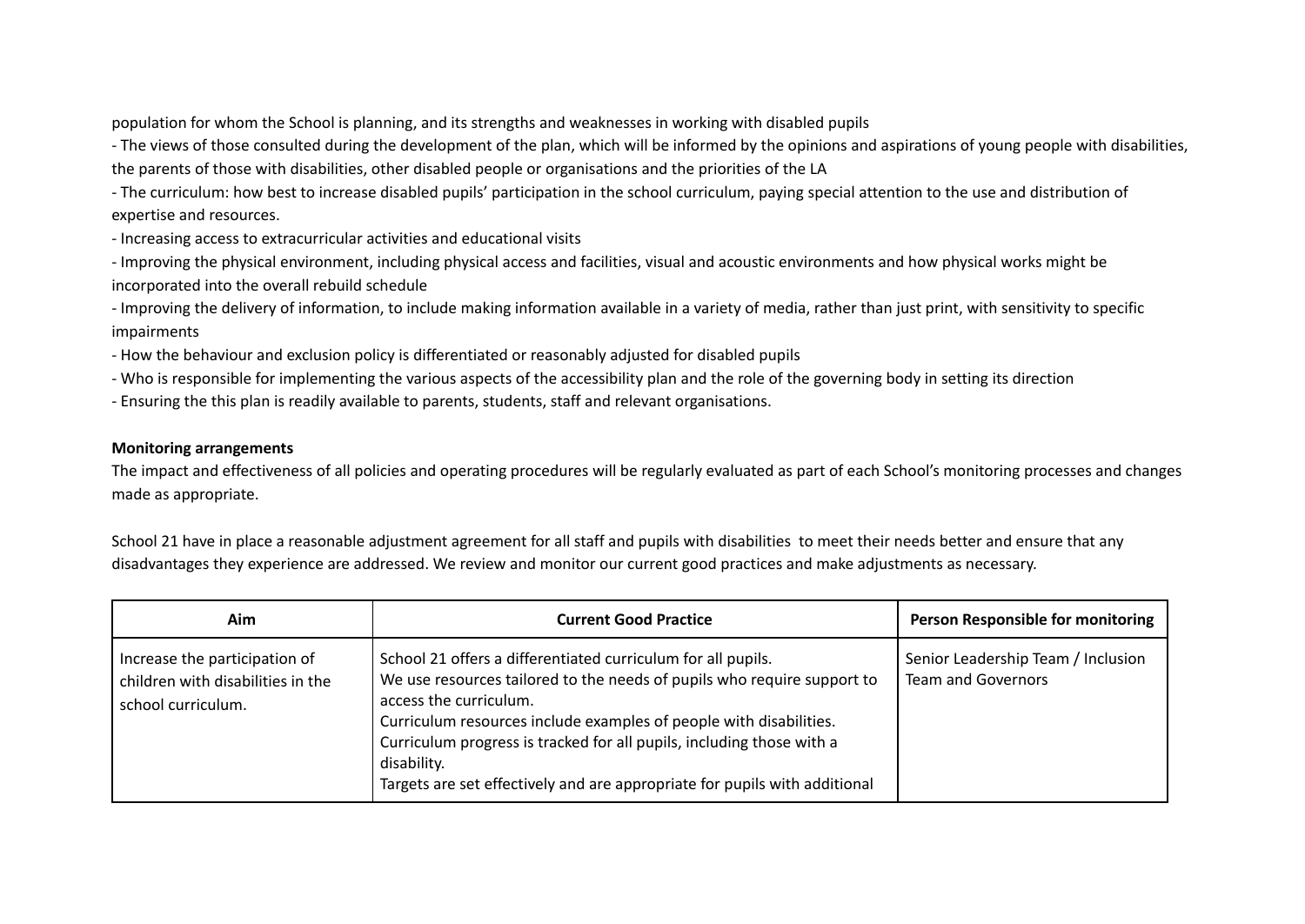|                                                                                                                                                                                              | needs.<br>The curriculum is reviewed to ensure it meets the needs of all pupils.<br>Additional adults support students when needed to access the full<br>curriculum.                       |                                            |
|----------------------------------------------------------------------------------------------------------------------------------------------------------------------------------------------|--------------------------------------------------------------------------------------------------------------------------------------------------------------------------------------------|--------------------------------------------|
| Improve the physical environment<br>of the school to enable disabled<br>pupils and their families to take<br>better advantage of education,<br>benefits, facilities and services<br>provided | The environment is adapted to the needs of pupils as required.<br>This includes:<br>Ramps<br>Elevators<br>Corridor width<br>Disabled parking bays<br>Disabled toilets and changing areas   | <b>Facilities Team</b>                     |
| Improve the availability of<br>accessible information to people<br>with disabilities                                                                                                         | Our school uses a range of communication methods to ensure<br>information is accessible. This includes:<br>Internal signage<br>Large print resources<br>Visual or symbolic representations | Senior Leadership Team / Inclusion<br>Team |

## **Equality Impact Statement**

We will do all we can to ensure that this policy does not discriminate, directly or indirectly. We shall do this through regular monitoring and evaluation of our policies. On review of our policies we shall assess and consult relevant stakeholders on the likely impact of these policies on:

- Disability
- Gender (including gender identity)
- Race
- Age
- Religion and belief
- Sexual orientation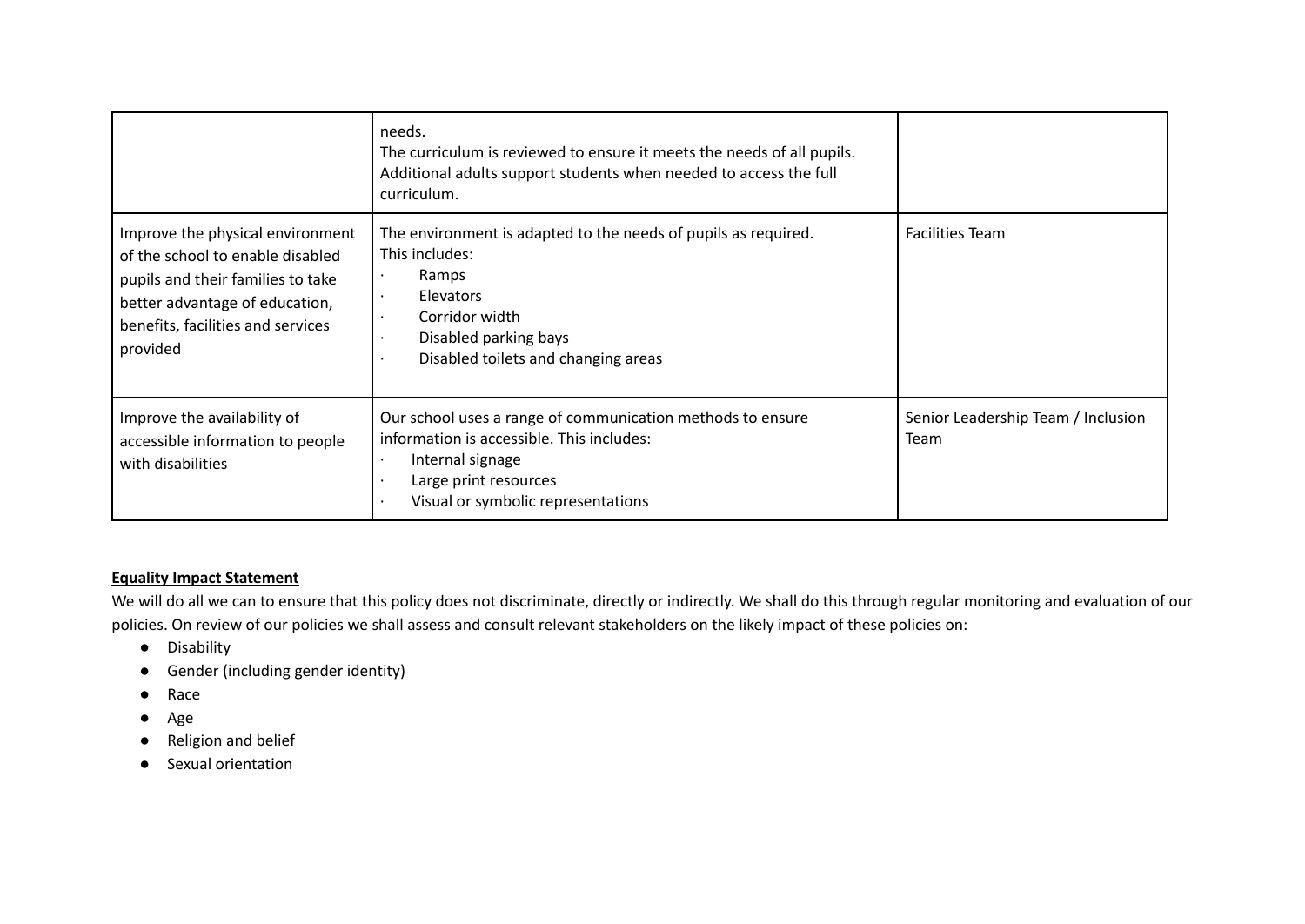● Community cohesion

This will be monitored using an appropriate Equality Impact Assessment. The policy may be amended as a result of this assessment.

### **Rationale**

The Equality Act 2010 – which entered law in April 2011 - enshrines the values and ethos of School 21 in relation to ending all forms of discrimination based on race, age, sexual identity, disability, religion, gender and social-economic criteria.

This core principle is a fundamental tenant of the purpose of the school and we seek through education, personal, emotional and social development to aid the children under our care and guidance to approach all members of the community (local, national and international) with a deep rooted ethical respect that comes from fostering a profound understanding of the diversity that exists within the world and how they can contribute to ensuring that all people are treated equally. The equality act allows us to embed these core values for all staff, governors, parents and children to fully understand.

#### **Purpose**

The purpose of this policy document is to clarify the beliefs, principles, actions and outcomes that we seek to achieve through our strong commitment to supporting an ending of all discrimination.

This document will consider several areas that are important when ending discrimination:

- Teaching, learning and the curriculum

- Staff and Stakeholders

- Roles and responsibilities

- Data collection

- Clarification of discrimination

Through these areas the procedures and requirements to meet the Equality Act 2010 will be highlighted and our self-evaluation will be in line with these in order to ensure that the school is not only meeting, but exceeding its statutory requirements to tackle discriminatory behaviour and attitudes within the local community.

### **Teaching, Learning and the curriculum**

All children have a right to access the school curriculum to their fullest potential and should not be hampered from doing so, by physical or mental disability, race, gender or religious beliefs.

Teaching strategies within the school should reflect this inclusive ethos and all children should be catered for when accessing the curriculum. This should be done through supportive approaches that understand the child's needs and abilities.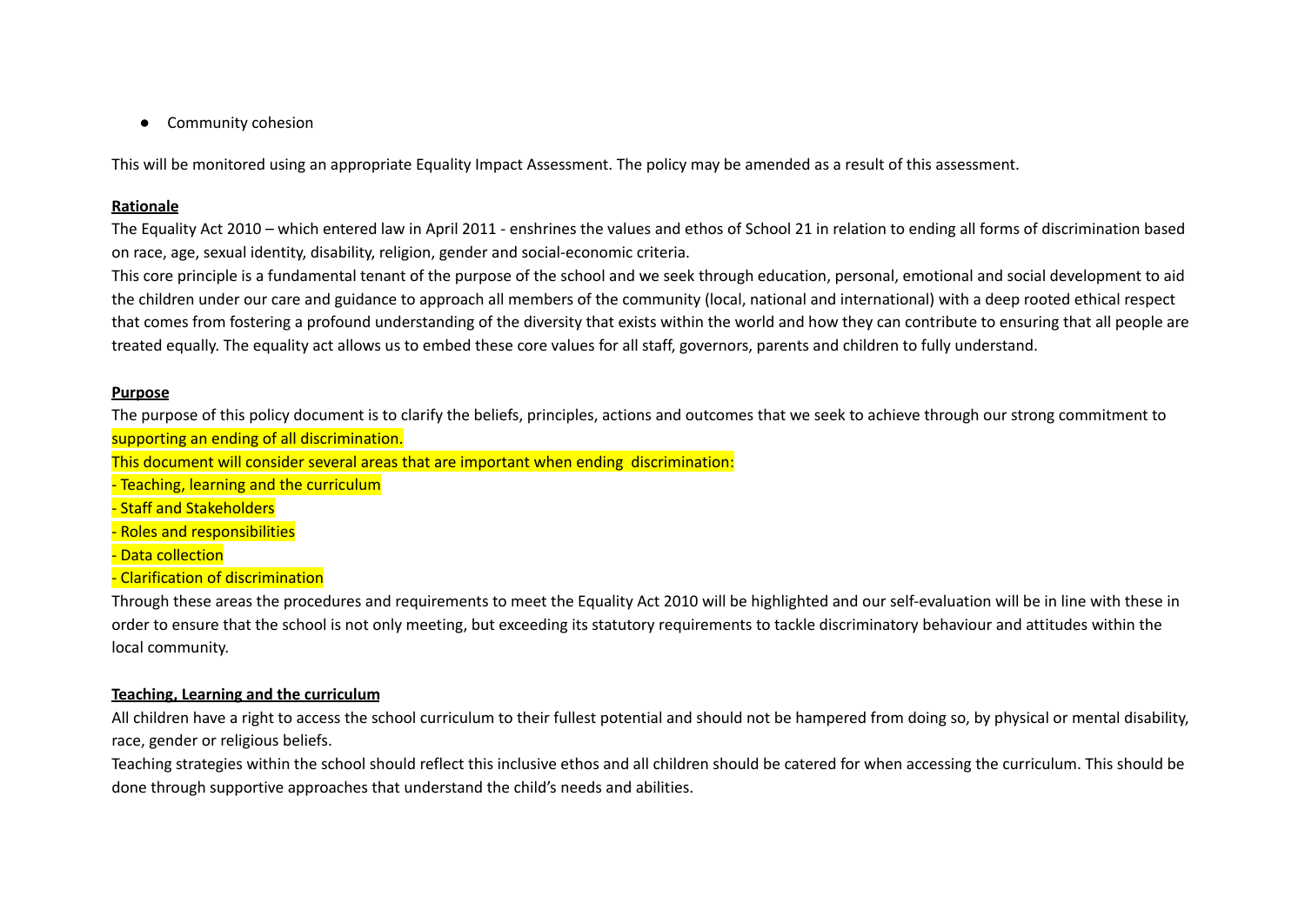All children should be allowed to experience the intrinsic pleasure of learning through teaching practices that ensure full access to the curriculum acknowledging ethnic, cultural, physical and learning differences.

We aim to achieve this through an approach that encompasses and enshrines the following principles:

- 1. Use of the curriculum, assemblies and coaching to promote attitudes and values that will challenge any form of discriminatory behaviour.
- 2. Monitor achievement and progress using contextual data that will help us to improve the ways in which we provide support to children.
- 3. Ensure that the curriculum is accessible to all pupils through rigorous moderation of planning; use of lesson observation and work scrutiny to ensure all children have equality of opportunity to reach their fullest potential.
- 4. Ensuring that all teachers have the highest expectations of all pupils leading to a challenging and engaging learning experience that motivates all children to achieve to their fullest potential.
- 5. Using curriculum opportunities, coaching and assemblies to prepare children for life in a diverse society.
- 6. Challenge stereotypes and promote a positive culture that challenges discrimination in all its forms.
- 7. Providing a curriculum that is reflective of the children's needs and aspirations.

We will also ensure that admissions are open and transparent and do not discriminate against individuals on grounds of ethnicity, gender, socio-economic background or disability. We will further support this transparency by ensuring that all exclusions follow the school's behaviour policy while monitoring to ensure that no discrepancies based on ethnicity, gender, socio-economic background or disability appear – and if so that these are tackled immediately.

## **Equal Opportunities for Staff**

School 21 is strongly committed to the principles of equal opportunities and the monitoring and promotion of equality in all aspects of staffing and employment.

All staff appointments and promotions should be made on the basis of merit and ability that reflects the law and our obligations as an employer. Through this positive approach we will seek to reflect the diverse community that we serve.

As an employer we need to ensure that we eradicate all forms of discrimination and harassment in our employment practice and actively promote equality of opportunity for all members of staff. As an educational organisation we must act to ensure that no individual is discriminated against in respect to their ethnic heritage, religious beliefs, sexual orientation, gender or gender reassignment or disability. This principle should be practiced when appointing staff and promoting staff from within the organisation – i.e. moving onto a TLR or moving from main scale to upper pay scale, or non-teaching staff moving up the pay spine in relation to new duties.

In line with the Equality Act we will not enquire about the health of an applicant until an offer of employment has been made. We will make reasonable adjustments as are necessary to prevent a disabled person being at a substantial disadvantage in comparison with people who are not disabled. We will ensure that all staff understand the role they must play in tackling negative stereotyping and ensuring that we as an organisation follow a non-discriminatory ethos.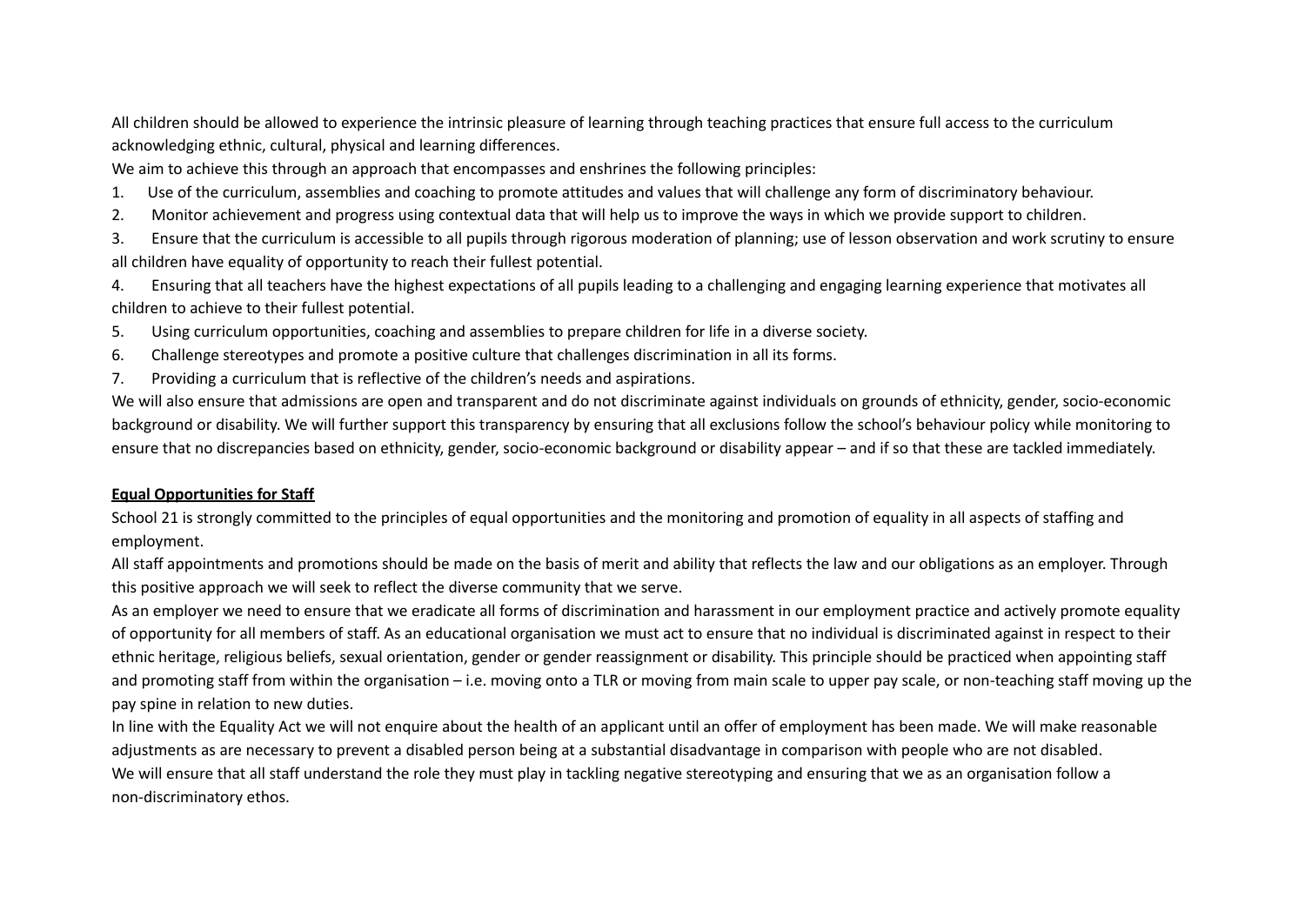### **Stakeholders**

By the term stakeholders we mean members of the community who use the services (children and parents), staff members and Governors. This policy will apply to all stakeholders and ensure that the statutory obligations of the organisation are met in line with the Equalities Act (2006 and 2011), The Disability Discrimination Act (2006), Equal pay Act (1970), Sex Discrimination Act (1975) and the Race Relations Amended Act (2000). We will ensure that these obligations are met through the following:

1. By promoting equality of opportunity that does not discriminate against ethnic heritage, gender, age, disability, religion or sexual orientation.

2. Eliminating harassment against all stakeholders within the school and premises based on ethnic heritage, gender, age, disability, religion or sexual orientation.

3. Promoting positive attitudes in all people and tackling negative stereotyping of people based on ethnic heritage, gender, age, disability, religion or sexual orientation.

4. Taking active measures to investigate, report and act on incidents involving stakeholders within the school premises that could be interpreted as acting contrary to legislation that is aimed at protecting all people from physical assault, verbal abuse and theft of property based on their ethnic heritage, gender, age, disability, religion or sexual orientation.

5. Collecting and analysing school data based on incidents of discrimination or threatening behaviour toward others based on their ethnic heritage, gender, age, disability, religion or sexual orientation and working towards preventing such incidents occurring again.

6. Having all staff model the behaviours that we would expect from all stakeholders who engage with the organisation.

7. Use the curriculum to ensure that children grow to adulthood showing respect to all individuals regardless of their ethnic heritage, gender, age, disability, religion or sexual orientation.

8. Identifying clear procedures for tackling all incidents of verbal abuse, physical assault and theft of property from individuals and emphasising a clear approach to those that involve any aspect of discrimination or prejudice based on ethnic heritage, gender, age, disability, religion or sexual orientation.

### **Procedures**

If incidents occur, School 21 will aim to ensure that they are dealt with in a professional manner. We will:

1. Intervene and stop the incident making it clear that this is not the behaviour we expect on our premises or in our school building by children, staff or other stakeholders.

- 2. If the incident is witnessed by pupils then explain to them why this should not occur within or without the school.
- 3. Report the incident to the Headteacher and inform them of the action taken.
- 4. Inform the class teacher of any children or children's parents that might have been involved.
- 5. Record what happened in the incident book.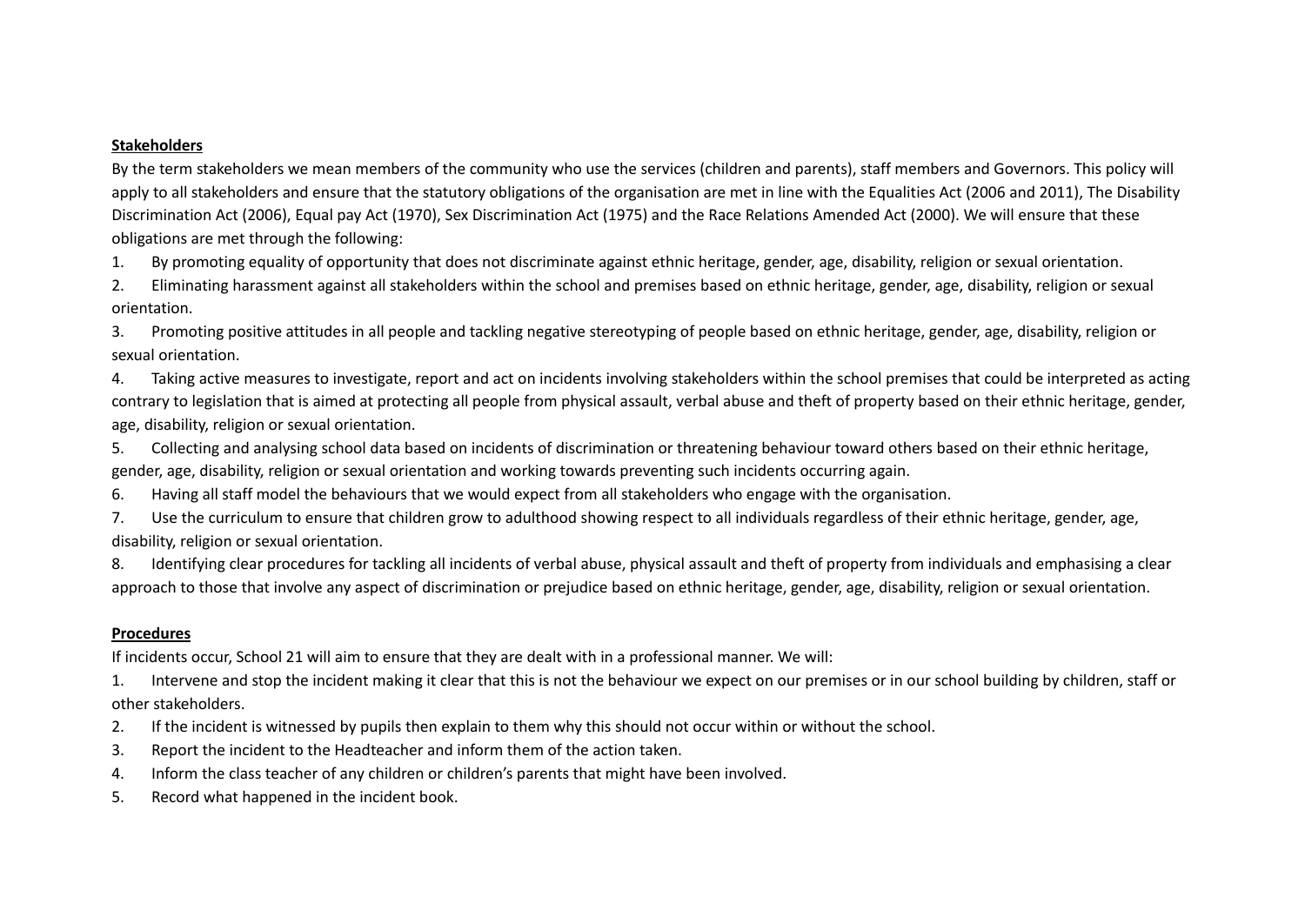### 6. If there is pupil involvement, inform both sets of parents.

#### **Roles and Responsibilities**

#### Governors

The Body of Governors sets out its commitment to equal opportunity for all stakeholders within this policy and will continue to strive to ensure that school is fully inclusive toward all pupils and staff members and is responsive to their needs in relation to gender, ethnic heritage, disability, sexual identity, age and religion. Through this strong commitment the Governing Body seek to ensure that people are not discriminated against when applying for employment and will ensure that all successful applicants have obtained their position through ability and merit.

The Governing Body will also ensure that reasonable steps have been taken to ensure equal access to the school environment for all stakeholders and strive to ensure that there is inclusive communication between the school and pupils, parents and carers. The Governing Body will also ensure that admissions are open and transparent and do not discriminate against children on ethnic heritage, gender, disability and socio-economic background.

#### **Headteacher**

The Headteacher will implement the school's equality policy and plan with the support of the Governing Body, ensuring that all staff are aware of their roles and responsibilities. Furthermore the Headteacher will ensure that all appointments panels give full due to the policy and plan by providing equal opportunity for both employment and training. The Headteacher will oversee the development of a curriculum that promotes respect for other people and allows all children to take a full part in school life. Any incidents of unfair treatment or bullying will be investigated under this policy.

#### Teaching and Non-Teaching Staff

All staff should ensure that all pupils are treated fairly, equally and with respect in line with the School's Equality Policy. Any stereotyping should be tackled and opportunities within the curriculum should be used to promote respect for the diversity and differences that exists within the local, regional, national and international contexts. All staff should challenge incidents that can be viewed as being discriminatory toward people and children based on their ethnic heritage, gender, age, disability, religion or sexual identity.

#### **Collating Information**

We will collect a wide range of quantitative and qualitative information. We will use this information to ensure that we are meeting targets and successfully implementing the Equality Policy across the school. We shall undertake reviews in recognition that our pupils and staff may face more than one barrier to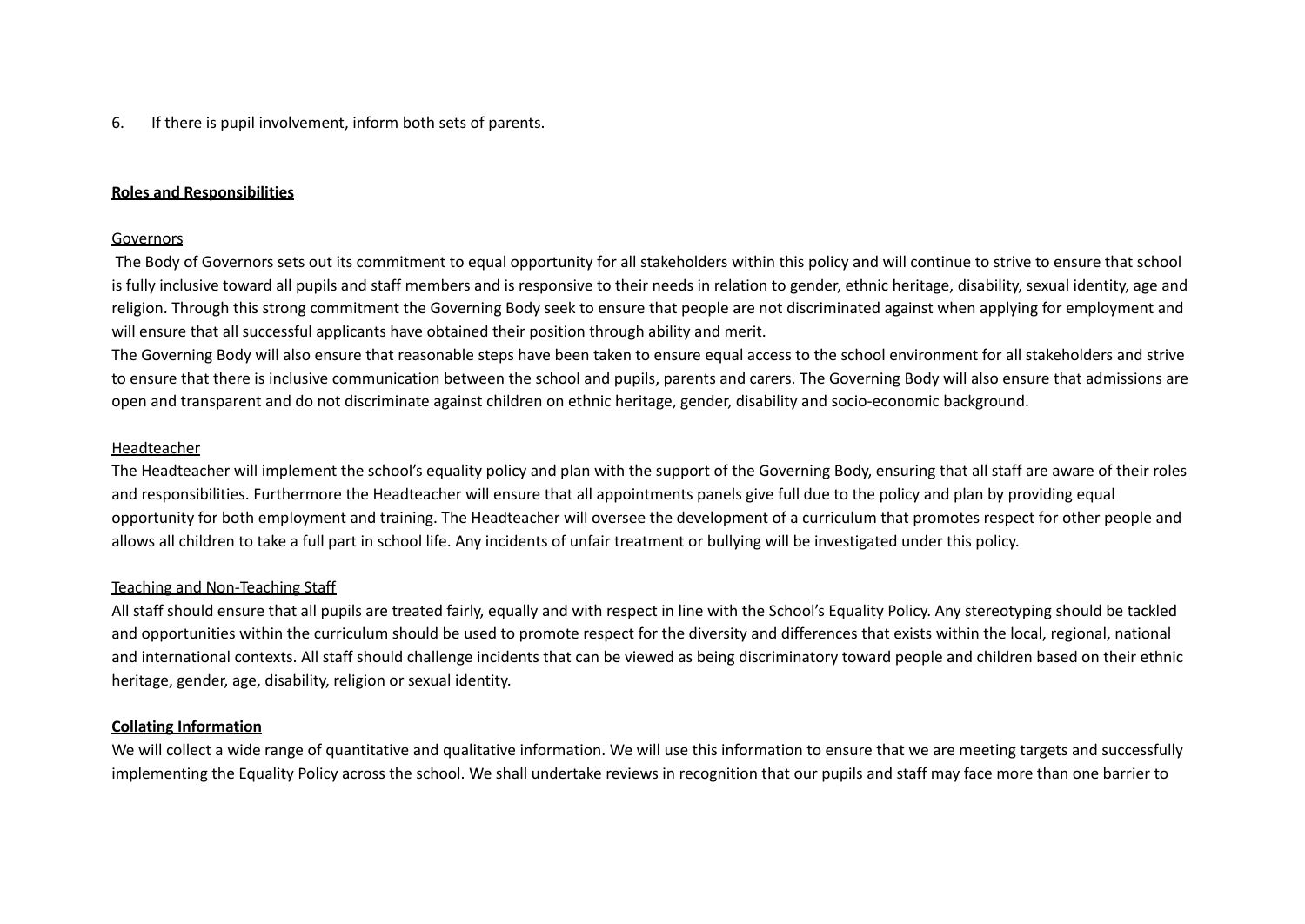achieving their full potential. Review of the policy and action plan will occur as needed and we shall use the following data to aid in planning future actions to be taken:

- Admissions and exclusions
- Reported incidents
- Parental questionnaires
- Student voice i.e. school council, class forums, focus groups
- Staff feedback
- Progress and attainment meetings
- Inclusion team meetings
- SENCO
- Curriculum leaders

# **Clarification of Discriminatory Incident**

Discrimination can take many forms such as verbal abuse, physical assault, intimidation, exclusion from social groups, name calling, jokes, graffiti, and unwanted comments based on ethnic heritage, age, sexual identity, disability, religion, gender and social-economic criteria. These could occur as:

- Physical assault
- Use of derogatory names
- Use of derogatory jokes
- Insults based on ethnic heritage, age, sexual identity, disability, religion, gender and social-economic criteria.
- Derogatory graffiti on walls, displays, books, clothing
- Wearing badges or symbols that are derogatory to others based on ethnic heritage, age, sexual identity, disability, religion, gender and social-economic criteria.
- Bringing discriminatory material into school
- Verbal abuse and threatening behaviour
- The promotion of, or attempted recruitment to discriminatory groups and organisations
- Incitement of others to bully or discriminate against others based on their ethnic heritage, age, sexual identity, disability, religion, gender and social-economic criteria.
- Refusal to cooperate with others on grounds of their ethnic heritage, age, sexual identity, disability, religion, gender and social-economic criteria.